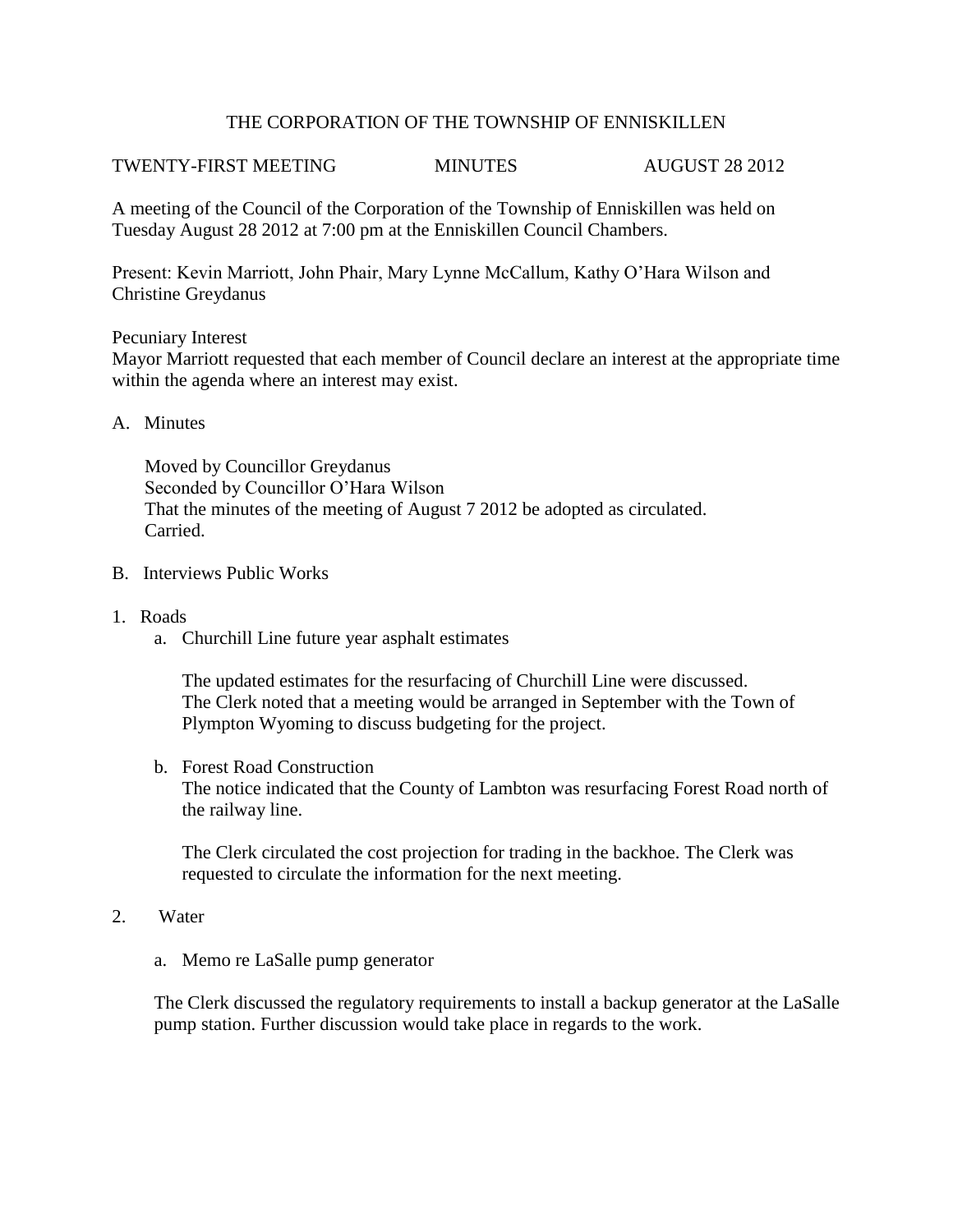## TWENTY-FIRST MEETING 2 AUGUST 28 2012

- D. Correspondence for Information
	- 1. August 2012 Ontario Electricity Exports Bulletin
	- 2. Federation of Canadian Municipalities Communique Aug 15, 20-12
	- 3. Proposed Amendment to the Integrated Accessibility Standards
	- 4. OGRA
		- 1. Minister of Transportation opens up Minimum Maintenance Standards Regulations
		- 2. Minister of Infrastructure Asset Management funding

 A discussion took place concerning the change in provincial policy in regards to linking capital funding to an asset management plan. It was noted that expressions of interest for the current program had to be made in October.

- 5. AMO
	- 1. Infrastructure Funding Priorities to Federal Government
	- 2. Municipal Infrastructure Strategy
	- 3. Policing Update
- 6. County of Lambton Bird test positive for West Nile Virus
- 7. Clean Harbours Environmental Assessment Update
- 8. MPAC update
- 9. Ontario Tire Stewardship community grant program

Councillor McCallum questioned whether funds could be obtained from the Ontario Tire Stewardship program for a municipal purpose. Councillor O'Hara Wilson questioned whether recycled tires could be used as a ground cover with playground equipment.

10. St Clair Region Conservation Authority Draft Source Protection Plan

11. Sarnia Heavy Construction Association Fighting for Skilled Trades Jobs

Moved by Councillor McCallum Seconded by Councillor O'Hara Wilson That correspondence items 1-11 be received and filed. Carried.

- E. Correspondence requiring motions
	- 1. Thunder Bay Disaster Relief Fund donation request

Moved by Councillor Greydanus Seconded by Councillor Phair That a donation of \$250 be made to the Thunder Bay Disaster Relief fund. Carried.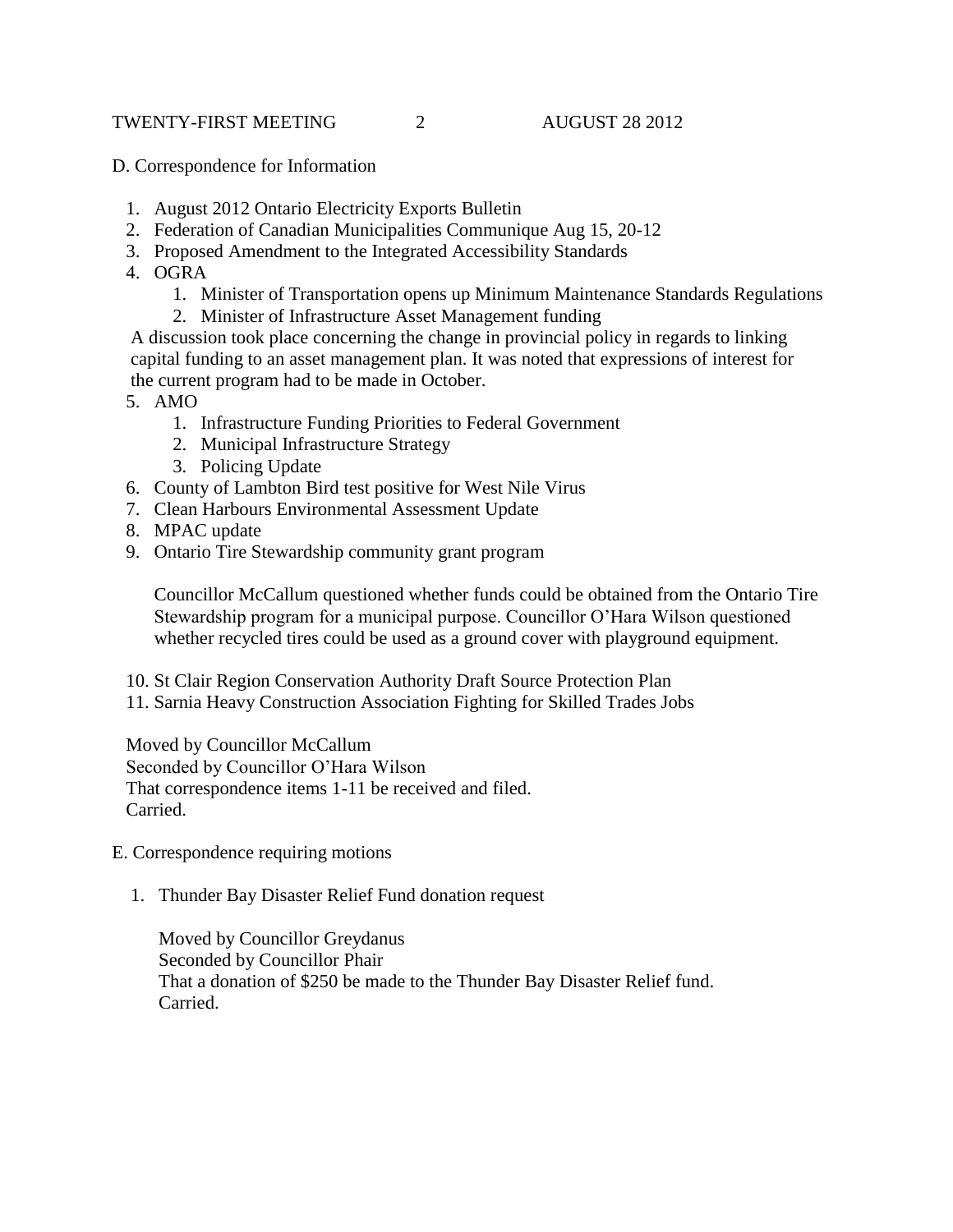## TWENTY-FIRST MEETING  $\begin{array}{ccc} 3 & 3 & 4 \end{array}$  AUGUST 28 2012

F. Accounts

 Moved by Councillor Greydanus Seconded by Councillor Phair That the accounts be paid as circulated: Cheque: 5023-5046: \$349,266.83 Cheque: 5047-5064: \$291,793.34 Carried.

### H. Other Business

1. Minutes Health and Safety Meeting July 30 2012

Councillor O'Hara Wilson questioned whether a fire drill had taken place in the current year as well as when the fire extinguishers were recharged.

The Clerk noted that the fire extinguishers are checked by a qualified service representative each year and the fire equipment is serviced as required. No fire drill had taken place in the current year.

Councillor O'Hara Wilson requested that information be provided to Township residents concerning the spread of wild parsnip and hogs weed.

Moved by Councillor Greydanus Seconded by Councillor O'Hara Wilson That the minutes of the Health and Safety Committee of July 30-12 be received and filed. Carried.

#### C. Meeting to Consider Drainage Reports:

1. 4<sup>th</sup> Concession Drain Report 7:30 pm

Present: John Klapak, Carl Martin, Mr. and Mrs. Ray Lavasseur

The Engineer noted that the  $4<sup>th</sup>$  Concession Drain report was prepared under Section 76 of the Drainage Act. He noted that a prior report had not identified all bridges in the report and made no reference to road liability for replacement of three access culverts. He reported that the new report broke down the cost sharing of culvert replacement on the drain. John Klapak asked for a clarification on the cost sharing of culverts installed due to road move offs on the drain.

The Engineer explained that the report would be used to bill out maintenance work that included the cleanout of the drain and the replacement and repair of existing culverts.

Ray Levasseur asked whether the report would permit the cleaning or replacement of culverts under the county road. The Engineer noted that the crossings were not part of the drainage works. He noted that the owner should contact the County of Lambton concerning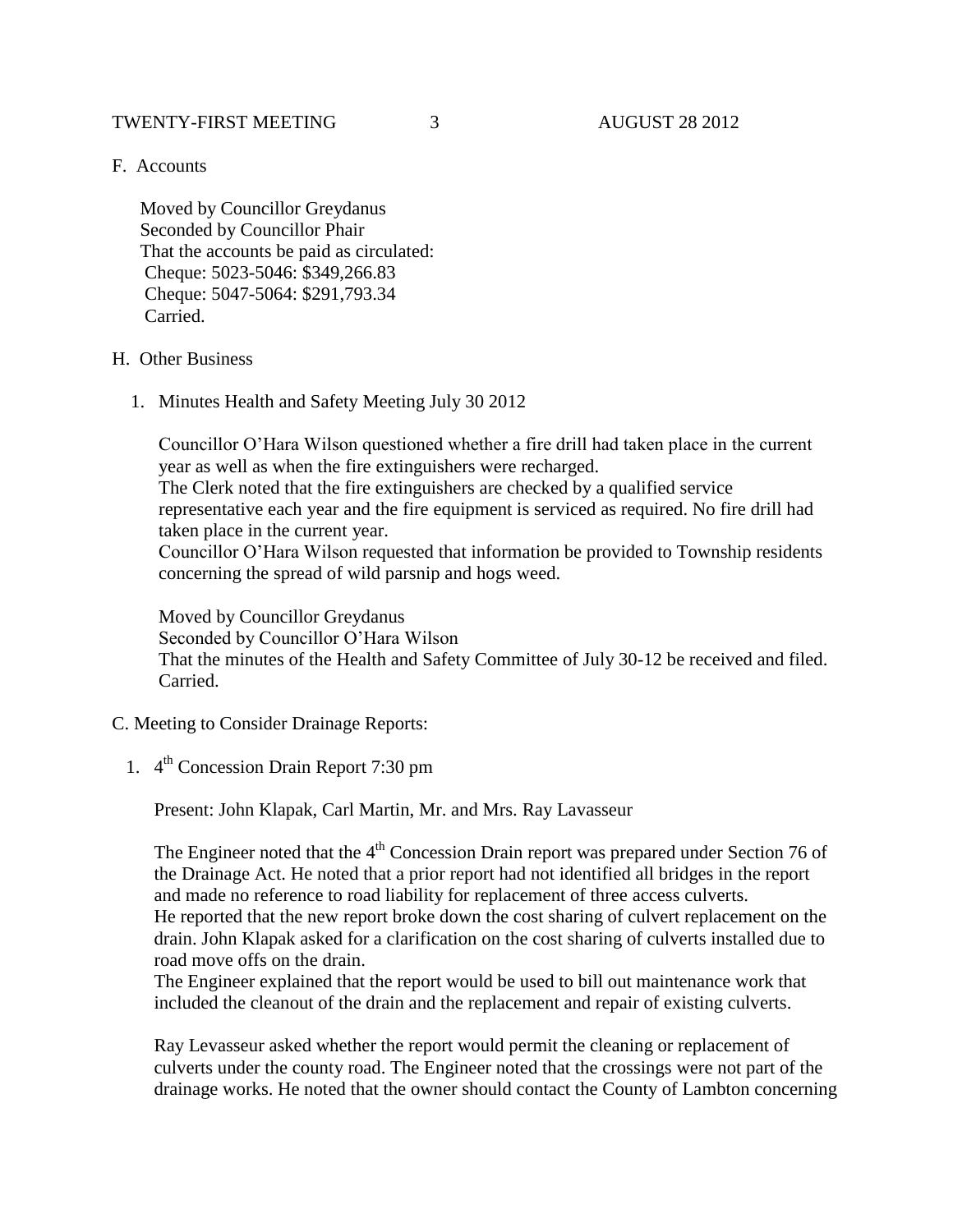the culvert replacement. If the County did not respond the work could be undertaken through the Drainage Act if a petition was received.

Carl Martin questioned the number of culverts to be replaced on the drain. The Engineer reviewed the culverts to be replaced. He noted that only culverts in need of repair were to be worked on.

John Klapak asked what would happen with the concrete rubble from the existing culverts. The Engineer noted that some would be used for erosion control the remainder would be removed from the site.

A discussion took place in regards to the timing of the construction project. The Engineer noted that the drain culverts would be replaced as culverts were delivered. The drain would be cleaned and the mud leveled in the spring. The Engineer noted that the mud would be trucked from in front of the houses.

Moved by Councillor McCallum Seconded by Councillor Greydanus That first and second reading be given to Bylaw 53 of 2012 the  $4<sup>th</sup>$  Concession Drain Report. Carried.

2. McMillan Drain Report-7:35 pm

Present: Paul Wammes

The Engineer reviewed the report. He noted that during the recent maintenance of the drain concerns had been raised in regards to the assessment schedule. Council had directed that a report be prepared under Section 76 of the Drainage Act to prepare a revised schedule of assessment. The Engineer noted that a request would be forthcoming from Paul Wammes for the replacement of his access culvert.

Moved by Councillor Greydanus Seconded by Councillor O'Hara Wilson That first and second reading be given to Bylaw 52 of 2012 the McMillan Drain. Carried.

3. McNabb Drain Report- 7:45 pm

No ratepayers were present on the drain.

The Engineer noted that the McNabb Drain report had been referred back to provide adequate outlet for a private tile drain. He reported that the revised report provided sufficient outlet for the private drain.

The Engineer reviewed the work to be undertaken on the drain.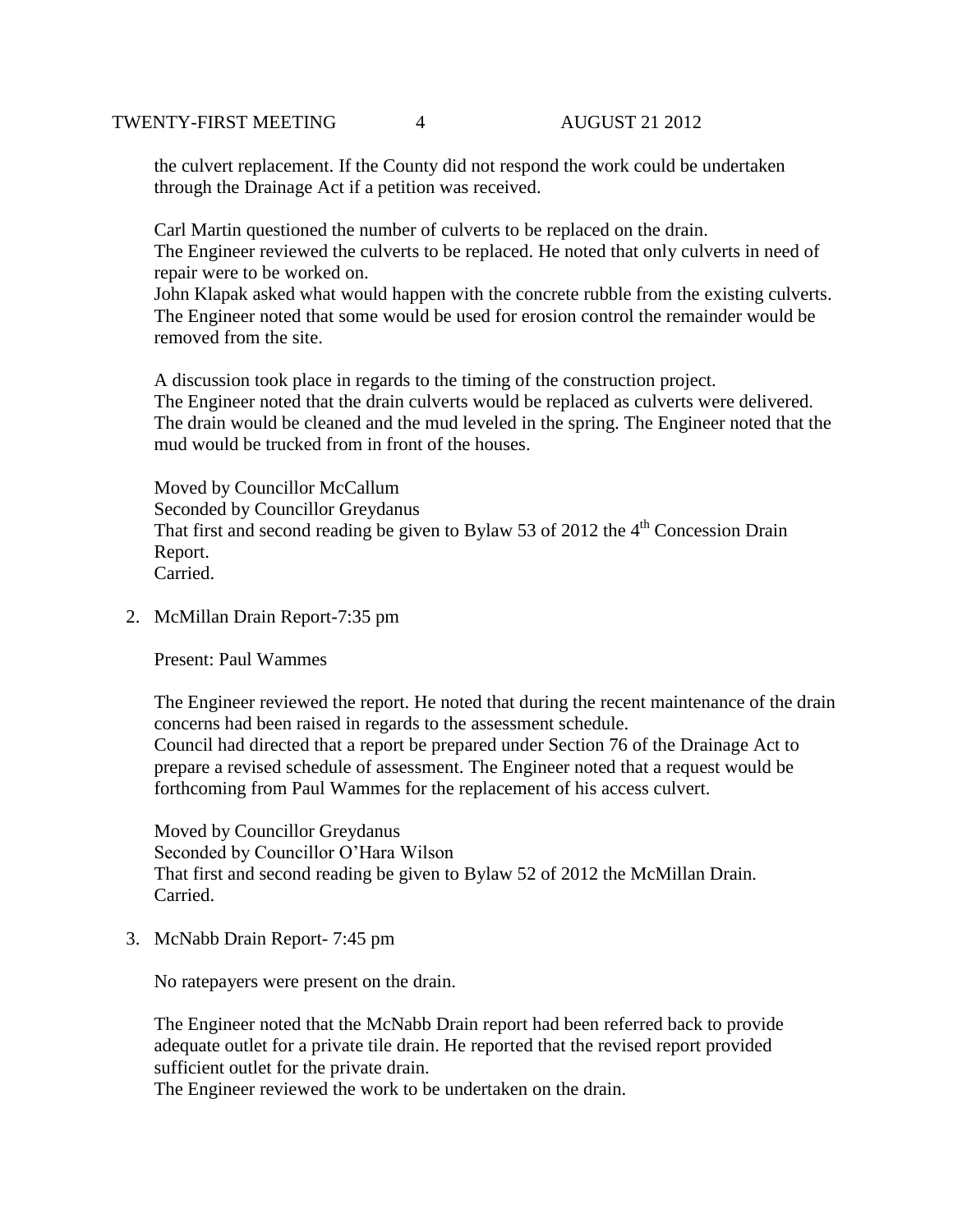Moved by Councillor O'Hara Wilson Seconded by Councillor McCallum That first and second reading be given to Bylaw 51 of 2012 the McNabb Drain Report. Carried.

- 3. Drainage
	- a. Update on Drain Site Meetings:
		- 1. Fox Creek Drain Site Meeting

The Engineer reported that property owners on the drain wanted to have the drain cleaned at least to Black Ash Road. The Engineer reported that after the site meeting Mike Krall had requested that the drain be cleaned further to the west into the Krall property. The Engineer noted that he would call for tenders to close on September 18 2012.

Moved by Councillor McCallum Seconded by Councillor Phair That the Engineer proceed to tender the Fox Creek Drain maintenance. Carried.

2. 9-10 Sideroad Drain Site Meeting

The Engineer reported that the site meeting had been held due to a petition from the Road Superintendent to provide adequate drainage for Marthaville Road. He noted that discussions had taken place with the Whiting family and the Luck family during the site meeting. The Whitings were concerned about the location of the drain in proximity to their house.

Moved by Councillor O'Hara Wilson Seconded by Councillor Greydanus That the Engineer be directed to prepare a final report to provide drainage on the 9-10 Sideroad Drain. Carried.

4. Piggott Drain Report- 8:00 pm

Present: Gary Piggott, Mr and Mrs Doug Piggott, Carl Gray and Wayne Anderson.

 The Engineer reported that a petition had been received to provide adequate outlet for a new tile system. The Engineer provided a review of the history of the current drainage system. The Engineer described the new municipal drain including the tile located on the Gray and Anderson farms. The Engineer reported how the Doolan Drain tile was to be connected into the deepened Piggott Drain.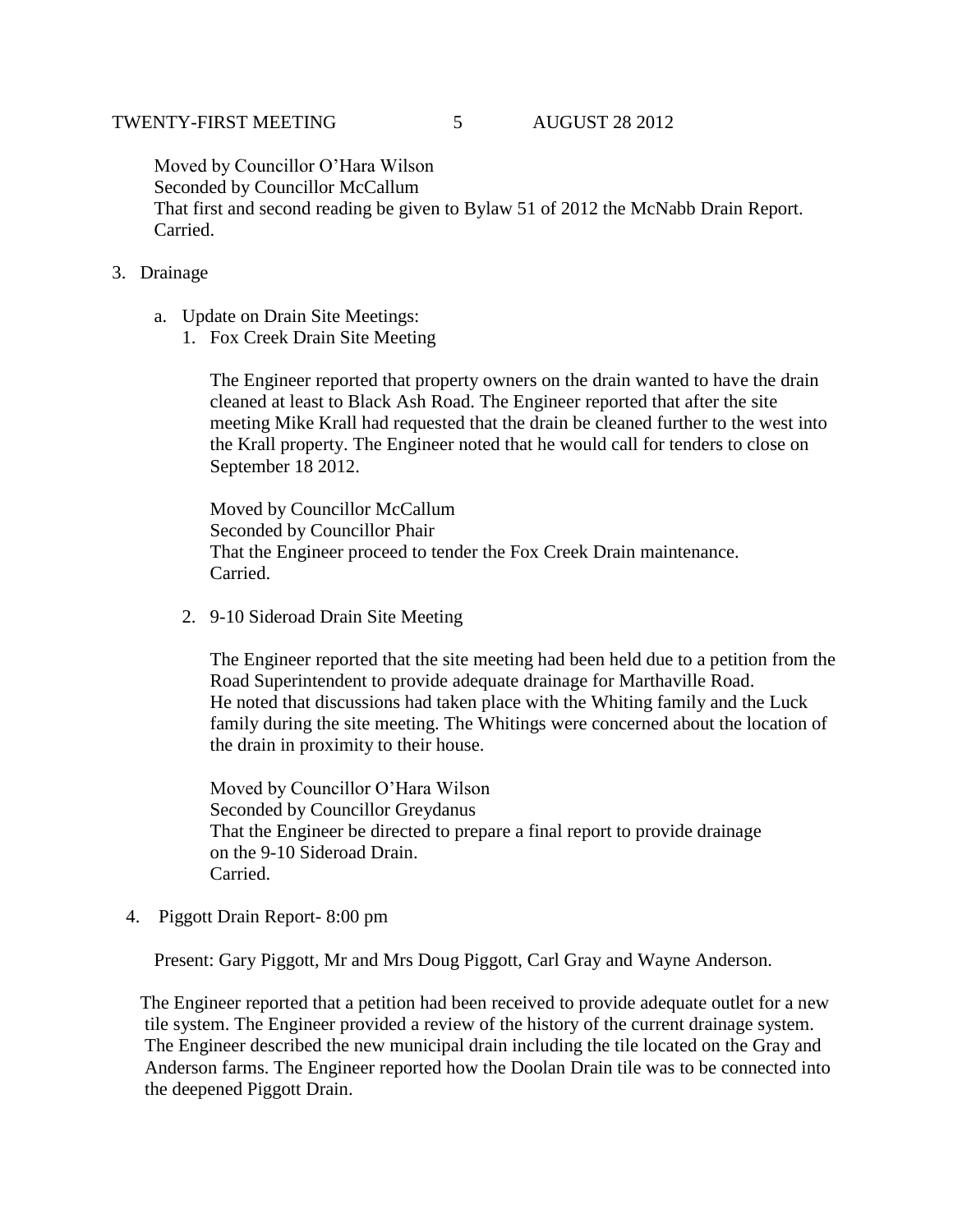### TWENTY-FIRST MEETING 6 AUGUST 28 2012

Gary Piggott questioned how the cattle would be controlled around the new drain.

The Engineer noted that the tenders for the work would closed at the Court of Revision.

 Moved by Councillor O'Hara Wilson Seconded by Councillor Greydanus That first and second reading be given to Bylaw 50 of 2012 the Piggott Drain Report. Carried.

- 3. Stonehouse Drain Site Meeting The Engineer reported that a new date for the site meeting would need to be established.
- b. Minister of Agriculture emergency approval Wilson Drain

The Engineer reported that the work on the Wilson Drain culvert would start when the culvert arrived on site.

The work on the Burnison Drain would be completed when the final culvert arrived.

The Engineer discussed the removal of beaver dams and houses in the Durham Creek watercourse from Black Ash Road to Oil Heritage Road. He noted that a trapper will be brought into the site to remove beavers.

Moved by Councillor Greydanus Seconded by Councillor O'Hara Wilson That the Council adjourn the Council meeting and open as the Committee of Adjustment. Carried.

Moved by Councillor O'Hara Wilson Seconded by Councillor Phair That the regular meeting of Council be reopened. Carried.

## G. Bylaws

- 1. Bylaw 49 of 2012 Confirmation Bylaw
- 2. Bylaw 54 of 2012 Brooke/Enniskillen/Dawn Drain

 Moved by Councillor Greydanus Seconded by Councillor O'Hara Wilson That first and second reading be given to Bylaw 49 and 54 of 2012. Carried.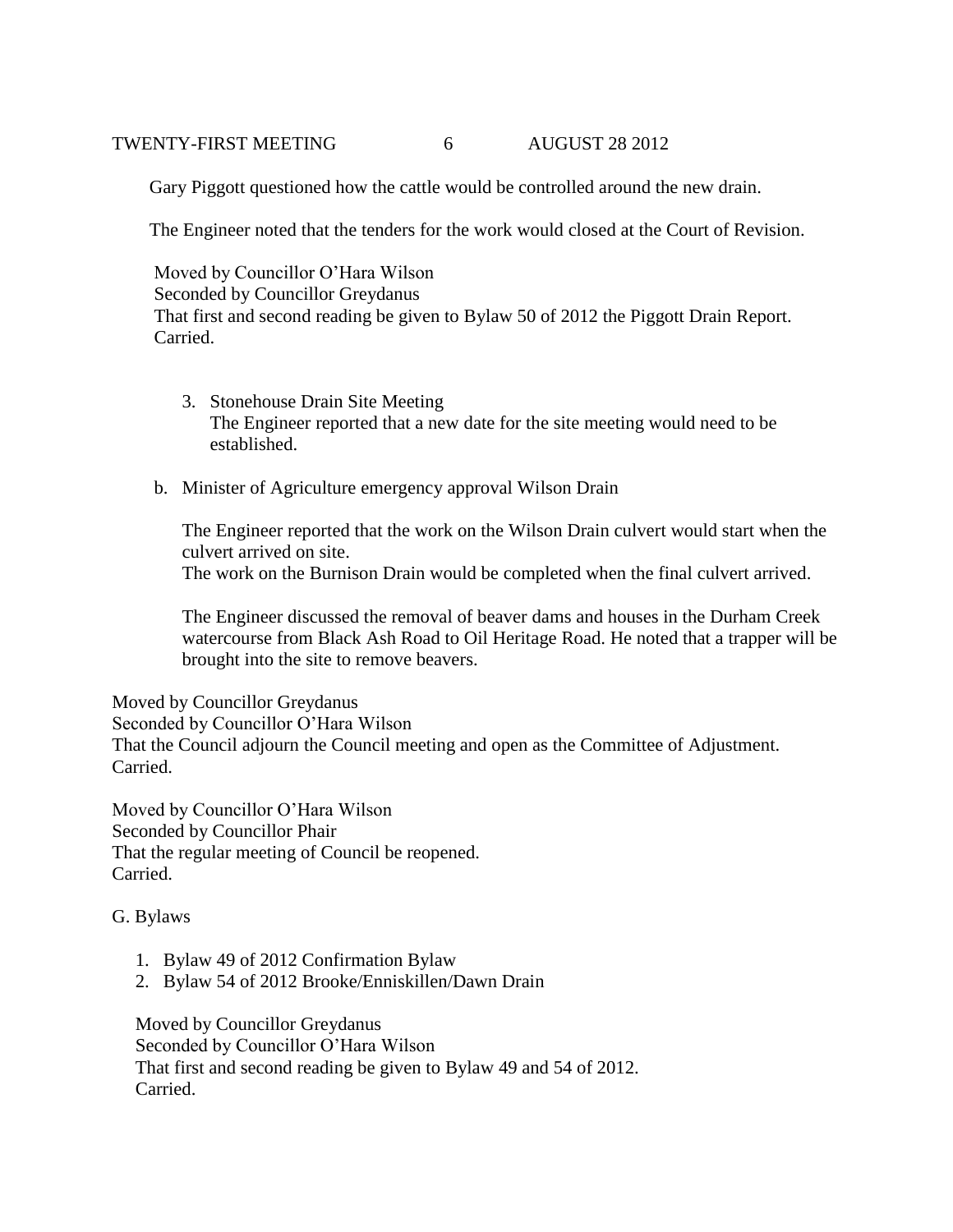Moved by Councillor Phair Seconded by Councillor McCallum That third and final reading be given to Bylaw 49 and 54 of 2012. Carried.

## H. Other Business

1. Memo Council Petrolia Landfill Site

The Clerk noted that the new ID cards for residents would be prepared in September and distributed through the water billings. A discussion took place in regards to hiring a person to supervise the landfill site dumpsters at the Petrolia landfill. The Clerk was instructed to prepare an appropriate advertisement for the review at the next meeting.

An update was provided on the tonnages delivered to the Petrolia landfill.

2. Notice of Meeting re: Building Bylaw A public meeting notice was circulated for September 18 2012 to review building permit fees.

A public meeting notice was received concerning a public meeting to discuss the reduction in passenger rail service to the area.

The Clerk noted that a meeting would be held with Plympton Wyoming to discuss the changes in the fire service in Concession 14.

A discussion took place in regards to the comments received concerning the operation of a motorcycle track on property located on Tile Yard Road.

Mayor Marriott noted that the Ontario Provincial Police had been called twice to the area to address local complaints.

Mayor Marriott noted that the concerns raised were outside the area of control of the municipality.

The Clerk was instructed to write a letter to the Conservation Authority expressing concern about the administrative approval of the placement of fill in the regulated area.

Moved by Councillor Greydanus

Seconded by Councillor O'Hara Wilson

That Councillor Phair act as Council representative for the Stonehouse Drain site meeting. Carried.

Councillor O'Hara Wilson asked that the speed hump be removed from the Gorman Park area for the season. She requested that the dirt be leveled at the washroom building.